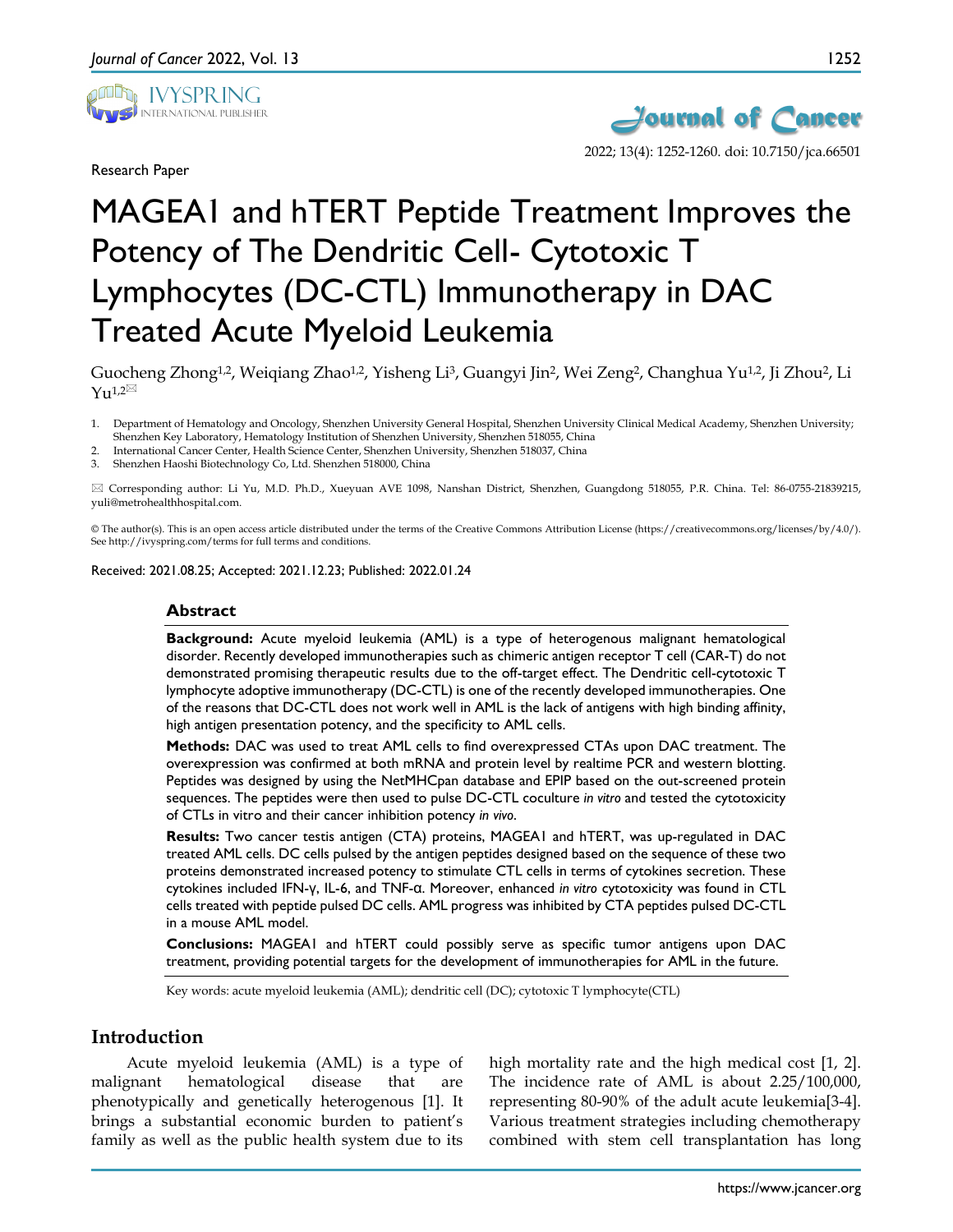been used to treat AML, but the 5 -year survival rate has not been dramatically improved for the last 30 years [5, 6]. Therefore, it remains imperative to develop new therapeutic methods to treat AML.

Recently, the application of chimeric antigen receptor T cell (CAR-T) therapy targeting CD19 hugely improved the therapeutic outcome for B cell derived malignant tumors, providing a new possibility to develop therapies for AML [7, 8]. However, study results demonstrated a huge off-target effect of CAR-T therapies targeting CD33, CD123 in AML [9], emphasizing the urgent needs to develop highly specific antigen- based immunotherapies for AML.

Various immunotherapy strategies have been designed to treat various types of cancers, such as increasing the immunogenicity of cancer cells, and enhancing the host immune response to target cancer cells. The dendritic cell-cytotoxic T cell (DC-CTL) adoptive immunotherapy is one of such recently developed immunotherapies [10, 11]. However, DC-T cell-based adoptive immunotherapy does not work effectively in AML. One of the possibly reasons may be the lack of specific and effective antigens for AML cells.

DNA methylation is one of the characteristics of AML cells. It plays an important role during AML tumorigenesis, development, and prognosis [12]. Decitabine (DAC), also known as 4-Amino-1- (2-deoxy-beta-D-erythro-pentofuranosyl)-1,3,5-triazin -2(1H)-one, has been proved to inhibit the activity of DNA methyltransferases (DNMTs) to reverse the gene silence caused by high methylation level of DNA in tumor cells, therefore inhibiting the progress of cancer development [13]. Meanwhile, DAC could also increase the expression of cancer testis antigens (CTAs) and the expression of major histocompatibility complex (MHC) in cancer cells [14]. CTA is a group of unique tumors associated antigens that show no expression or extremely low expression in normal tissues except in testis, DAC treatment could not induce their expression in normal cells either[15, 16]. However, it has been reported that administration of DAC up-regulates the expression of tumor associated antigens and/or immune response associated molecules to increase the immunogenicity of tumor cells [17]. In our previous work, we also found that DAC treatment enhanced the expression of CTAs in AML cells. Based on the unique expression pattern of CTAs in AML cells, it could be possibly be ideal targeting candidates of immunotherapies for AML.

Dendritic cells (DC) and T cells, especially CD8+ T cells, are the two key players during immunotherapies for tumors [18,19]. DC cells are the only type of antigen presenting cells (APC) that activate naïve T cells. Its functional status determined the types and the potency of immune response. Tumor specific antigen pulsed DC cells could induce the activation and proliferation of cytotoxic T lymphocyte (CTL) to execute their anti-tumor functions. The tumor antigen pulsed DC-CTL immunotherapies have been proved effective in melanoma, renal cancers, and ovarian cancers [20, 21]. Previously investigated tumor antigens included tumor cell lysate, RNA or cDNA, and antigen peptides. After being processed by DC cells, these antigens were presented to cell surface as the peptide-MHC complex (pMHC) in DC cells to activate naïve T cells. Therefore, the specificity and the immunogenicity of presented antigens are pivotal to the specific and the potency of the immune response induced by antigen-pulsed DC cells.

In the present study, we found that the expression of melanoma-associated antigen 1 (MAGEA1) and telomerase reverse transcriptase (hTERT) was elevated upon DAC treatment in NB4 cells. MAGEA1 belongs to MAGE family antigents and it has been consistently found expressed in various cancers and germinal cells [22]. hTERT is known for its key role in the telomearase complex. Overexpression of hTERT is not rare in different types of cancers [23]. iPeptides derived from MAGEA1 and hTERT were screened according to their binding affinity and an epitope presentation prediction software and were used to pulse DC cells. It was found that T cells activated by peptide-pulsed DC cells demonstrated higher level of cytokine secretion and increased ability to induce AML cell death compared to DAC treatment to AML cells alone and scrambled peptides. In an AML mouse model, injection of T cells activated by MAGEA and hTERT peptide-pulsed DC cells inhibited AML tumors development compared to DAC treatment alone and scrambled peptide pulsing.

# **Materials and methods**

# **Mice and cell lines**

The Balb/c mice used in this study were purchased from Guangdong Medical Laboratory Animal Center (Guangdong, China) and were maintained under pathogen-free conditions in the animal facility. All procedures involving mice were approved by the Institutional Animal Care and Use Committee of Shenzhen University and General Hospital of Shenzhen University, and all experiments were done in accordance with the US Department of Health and Human Services Guide for the Care and Use of Laboratory Animals and institutional guidelines. The human promyolocytic leukemia cell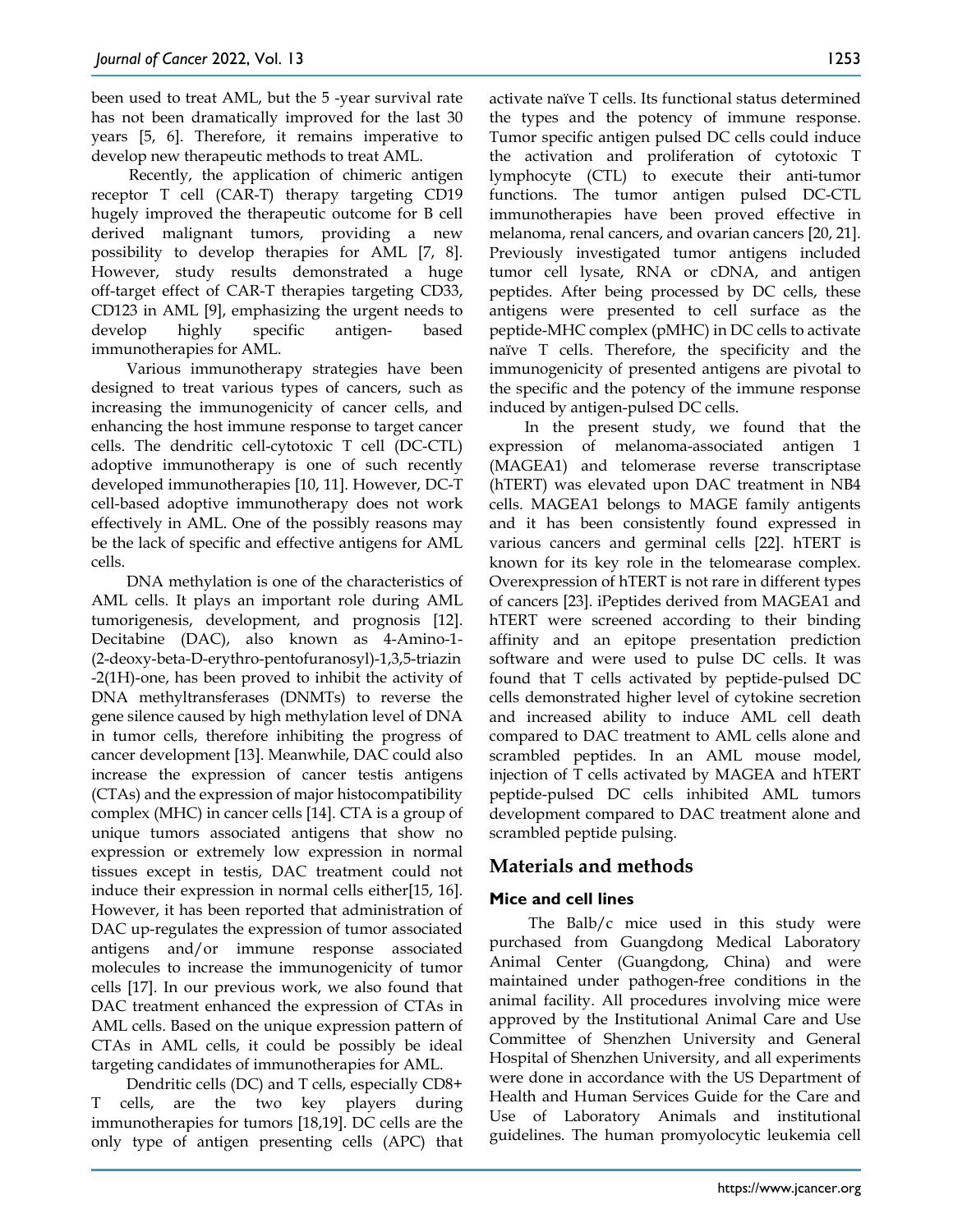line, NB4, was cultured in RPMI 1640 medium (Thermo Fisher Scientific, Shanghai, China) supplemented with 10% fetal bovine serum (Thermo fisher Scientific, Shanghai, China), 50 IU/ml penicillin, 50μg/ml streptomycin, 2mM l-glutamine and 70 mg/L sodium bicarbonate. The cells were incubated at 37°C incubator supplemented with 5%  $CO<sub>2</sub>$ .

#### **DAC treatment of AML cells**

Decitabine (DAC, Xian-Janssen pharmaceuticals Ltd, China) was dissolved in phosphate-buffered saline (PBS) (pH 7.4) to obtain 100 µM stocks and stored at -20℃. NB4 cells were cultured to logarithmic growth phase and were treated with 1 μmol/L DAC for 3 days.

#### **RNA sequencing and real time PCR**

Trizol (Thermo Fisher Scientific, USA) was used to extract total RNA after DAC treatment, and the extracted total RNA was sent to Gene Denovo Biotechnologies (Guangzhou, China) for RNA-seq. total RNA extracted from DAC untreated NB4 cells was used as control.

Trizol extracted total RNA was also used to perform real time PCR to confirm the expression pattern of selected genes, MAGEA1 and hTERT. TaqMan Fast Advanced Master Mix (Thermo Fisher Scientific, USA) was used to do the real time PCR according to manufacturer's instruction. Primers used for real time PCR were:

MAGEA1: Forward 5'-tacctggagtaccggcaggt-3' Reverse 5'-ttggaccccacaggaact ca-3';

hTERT: Forward5'-atgcgacagttcgtggctca-3' Reverse5'-atcccctggcactggacgta-3';

GAPDH: Forward 5'-gaaggtgaaggtcggagtc-3' Reverse 5'-gaagatggtgatgggatttc-3'.

## **SDS-PAGE electrophoresis, mass spectrometry and western blot**

5X106 DAC treated and untreated NB4 cells were lysed in 300 μl RIPA buffer. After 10 minutes lysing on ice, cell lysate was centrifuge at 12000 rpm for 15 minutes. And the supernatant was removed to a new tube. Equal amount of proteins from each sample was used to run a 4-20% SDS-PAGE gel.

For Mass spectrometry, the SDS-PAGE gel was stained by Coomassie Blue, and the bands of proteins overexpressed DAC treated cells were cut and sent to do mass spectrometry for protein identity.

For western blot, equal amount of total proteins from DAC treated and untreated NB4 cells were separated by SDS-PAGE electrophoresis, transferred to PVDF membrane and perform western blot following routine procedure. MAGEA1 monoclonal antibody was purchased from Santa Cruz Biotechnologies (Shanghai, China). hTERT rabbit monoclonal antibody was purchased from Abcam (Cambridge, USA). Polyclonal GAPDH antibody was purchased from Santa Cruz Biotechnologies (Shanghai, China).

#### **Screening of CTA peptide candidates**

Full length of amino acid sequence of MAGEA1 and hTERT were input to NetMHCpan database (http://www.cbs.dtu.dk/services/NetMHCpan-2.2/ ). Antigen epitope was set to HLA-A\*1101 compatible, output was set to 9-11 mer, DC presentable peptides. The resulted peptides were evaluated by both: 1) EPIP (Epitope Presentation Integrated Prediction) software (Genoimmune Therapeutics, Wuhan, China) for its high presentation potency with the threshold set to ≥0.5. And 2) NetMHCpan database for its high binding affinity to MHC(HLA-A\*1101), with the threshold set to ≤100. Four peptide sequences were finally selected for each protein, and the peptides were synthesized by GeneScript Biotechnologies (Nanjing, China). Peptide with randomly scrambled sequence (Sp) was also synthesized as control. The amino acid sequence of Sp peptide is: VFSTVPPAFI. The selected peptide sequence for MAGEA1 and hTERT are listed in **Table 1**.

## **Isolation of human DC cells and T cells, establishment of DC-CTL coculture system**

20 ml peripheral blood from a healthy volunteer was collected and provided by Shenzhen Blood Station, and an equal amount of physiological saline solution was added to the blood sample and mixed well. Ficoll-Paque Plus medium (GE, USA) was then added into the sample, and the blood sample was centrifuged at 2000 rpm for 20 minutes at room temperature. After centrifugation, the whitemembrane layer (mono-nuclear cells layer) was carefully removed to a culture dish with RPMI-1640 medium and cultured in  $CO<sub>2</sub>$  incubator for 2 hours at 37℃. The culture medium containing suspension cells was removed and saved for the isolation of CTL cells. The attached cells were washed with RPMI-1640 and further cultured in the fresh medium with rhGM-CSF and rhIL-4 (1000 U/ml and 500 U/ml respectively, Schering-Plough, Kenilworth, USA). rhGM-CSF and rhIL-4 were re-added to the culture medium on day 3 and day 5. At day 5, cells were stimulated with CTAp or Sp peptide at 10 ug/ml in the culture medium. For each target protein, MAGEA1 or hTERT, the 4 selected peptides were freshly prepared in the culture medium and mixed at the same ratio in mass before use. 24 hours later, TNF-α (20ng/ml, PeproTech, USA) was added to the medium to promote the maturation of DC cells for another 24 hours. At the end of day 7 after the DC cell maturation, DC cells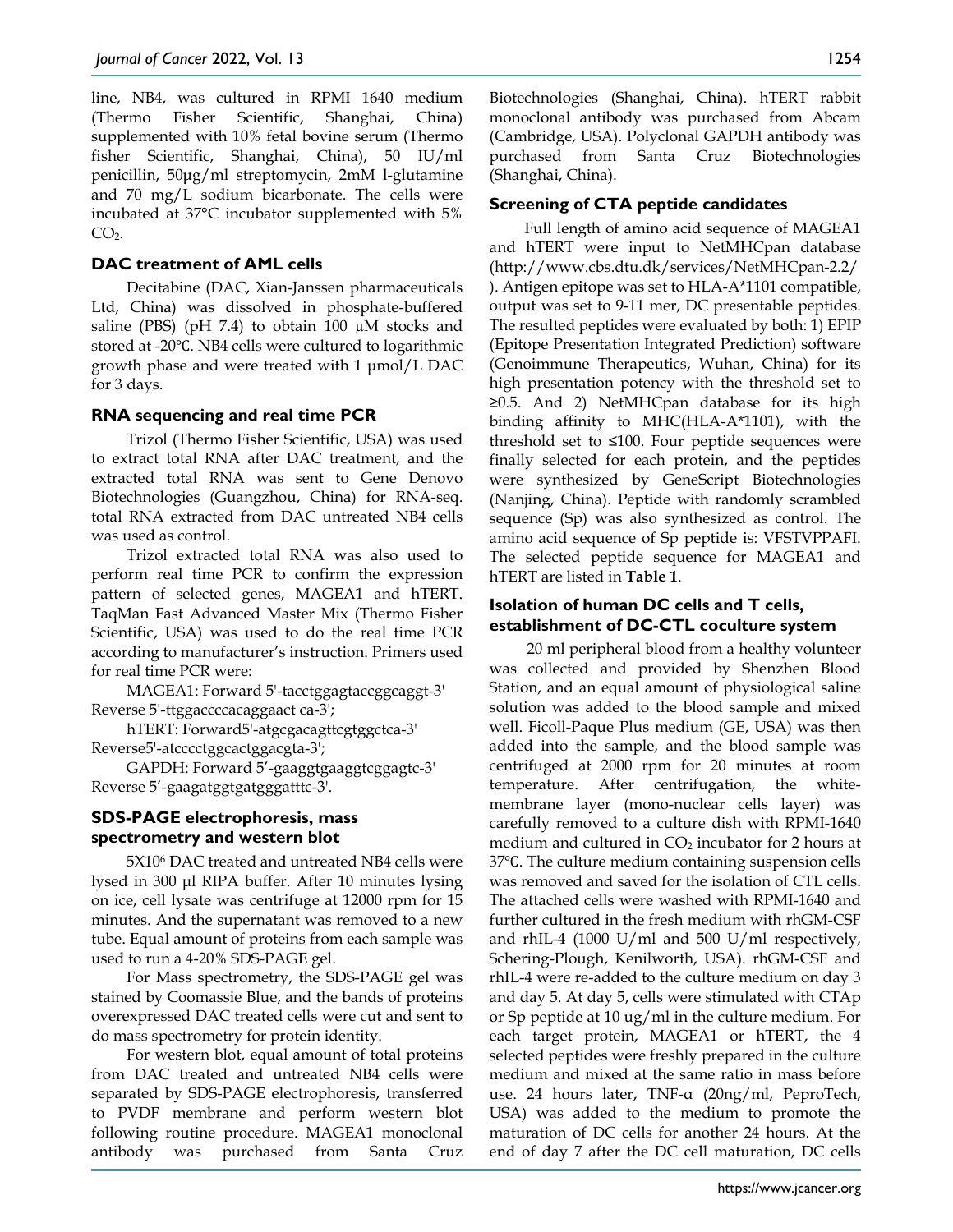were treated with mitomycin C for 30 minutes followed by washing and refreshing the culture medium.

The suspension cells from the saved medium were counted and further cultured in IL-2 containing medium for 7days. At the end of 7 days culture, the suspension cells were counted and cocultured with above-prepared DC cells at the ratio of DC:CTL=1: 10 for additional 7 days. Cell culture supernatant were then collected, the CD8+ T cells were isolated by MojoSort™ Human CD8 T Cell Isolation Kit (Biolegend,USA) according to manufacturer' instruction. Cleared supernatant was used to measure cytokine secretion by ELISA. Enriched CD8+ T cells were further tested for cytotoxicity *in vitro* or injected into AML mice model.

# **ELISA**

The secreted cytokines including IFN-γ, IL-6, and TNF-α were measured in the coculture supernatant. ELISA kits detecting human IFN-γ, IL-6 and IFN-γ (Biolegend, USA) were used to evaluate the cytokine secretion of CTL cells treated with Sp-DC or CTAp-DC cells following manufacturer's instruction.

# **LDH cytotoxicity test**

NB4 cells were seeded in 96 well plates and treated with DAC at 1 μmol/L DAC for 3 days. DAC untreated cells were used as control. Enriched CD8+ T cells from Sp-DC-CTL coculture or CTAp-DC-CTL coculture supernatant were counted and seeded in the DAC treated or untreated NB4 cell well at a ratio of CTL: NB4=20:1. After incubation, cell culture medium was collected, centrifuge, and the clear supernatant was used to test the cytotoxicity of CTL cells with a LDH cytotoxicity assay kit from Abcam (Cambridge, MA, USA) according to the manufacturer's instruction.

## **Establishment of AML model in mice**

4-5 weeks old Balb/c mice were injected with 100mg/kg bodyweight Cyclophosphamide (CTX), ip. Four days later, 5×106 NB4 cells were injected via tail vein. Seven days later, peripheral blood was obtained via tail cutting to confirm the AML cell implantation by Wright-Giemsa staining.

Successfully implanted mice were randomly divided into 4 groups: Sp-DC-CTL treatment, DAC+Sp-DC-CTL treatment, CTAp-DC-CTL treatment, and DAC+Sp-DC-CTL treatment. Each group had 6 mice. Mice in DAC treatment group were injected intraperitoneally with DAC solution at 1mg/kg body weight for 3 consecutive days, once a day. Mice in non-DAC treated group were injected with same amount of sterilized water as control. Five

days after the last dose of DAC treatment, 1×106 Sp-DC-CTL or CTAp-DC-CTL cells were tail-vein injected into the mice according to the treatment strategy for their group. 10 days later, peripheral blood sample was collected by tail tip cutting from each mouse. Mice then sacrificed by cervical neck dislocation, spleen and bone marrow from tibias and femurs were collected to evaluate the tumor burden. Spleen size was measured by spleen weight/body weight. Peripheral blood and bone marrow smear was evaluated by Wright-Giemsa staining.

# **Statistics**

GraphPad software was used to analyze the data. Student t-test was used to evaluate the significance of difference among groups. Data was presented as Mean±SEM. A P-value <0.05 was considered statistically significant.

# **Results**

# **DAC treatment increased the expression of MAGEA1 and hTERT in AML cells**

MHC class I comprised a vast variety of alleles. In China, HLA-A\*1101 is the most common allele, representing 22 to 29% of the whole population. Thus, NB4 cells, a promyelocytic leukemia cell line that possesses HLA-A\*1101 allele, was used to in our study. As shown in Figure 1, compared to untreated NB4 cells, DAC treated NB cells demonstrated a completely different expression pattern at mRNA level (**Figure 1 A**). 491 proteins were found up-regulated in DAC treated cells. Protein expression was also compared in DAC treated and untreated cells. Equal amount of total cell lysate was run on an SDS-PAGE gel to separate proteins according to molecular weight. Protein bands showing increased expression pattern were cut and sent to sequence for protein identification. A representative gel running image was shown in **Figure 1 B**. Proteomic analysis revealed that 507 proteins were up-regulated in DAC treated cells. We then compared the results from RNA sequencing and the proteomic analysis, as well as the available CTA in CTA database CTpedia (http://www.cta.lncc.br), those CTA proteins that were up-regulated by DAC treatment in NB4 cells at both mRNA and protein levels were picked out, resulting in 45 proteins. These 45 proteins were also compared to the currently known CTAs that are expressed in AML cells according to published literatures in databases including Pubmed, SicenceDirect, and Science Citation Index. Two proteins, MAGEA1 and hTERT, were finally screened out.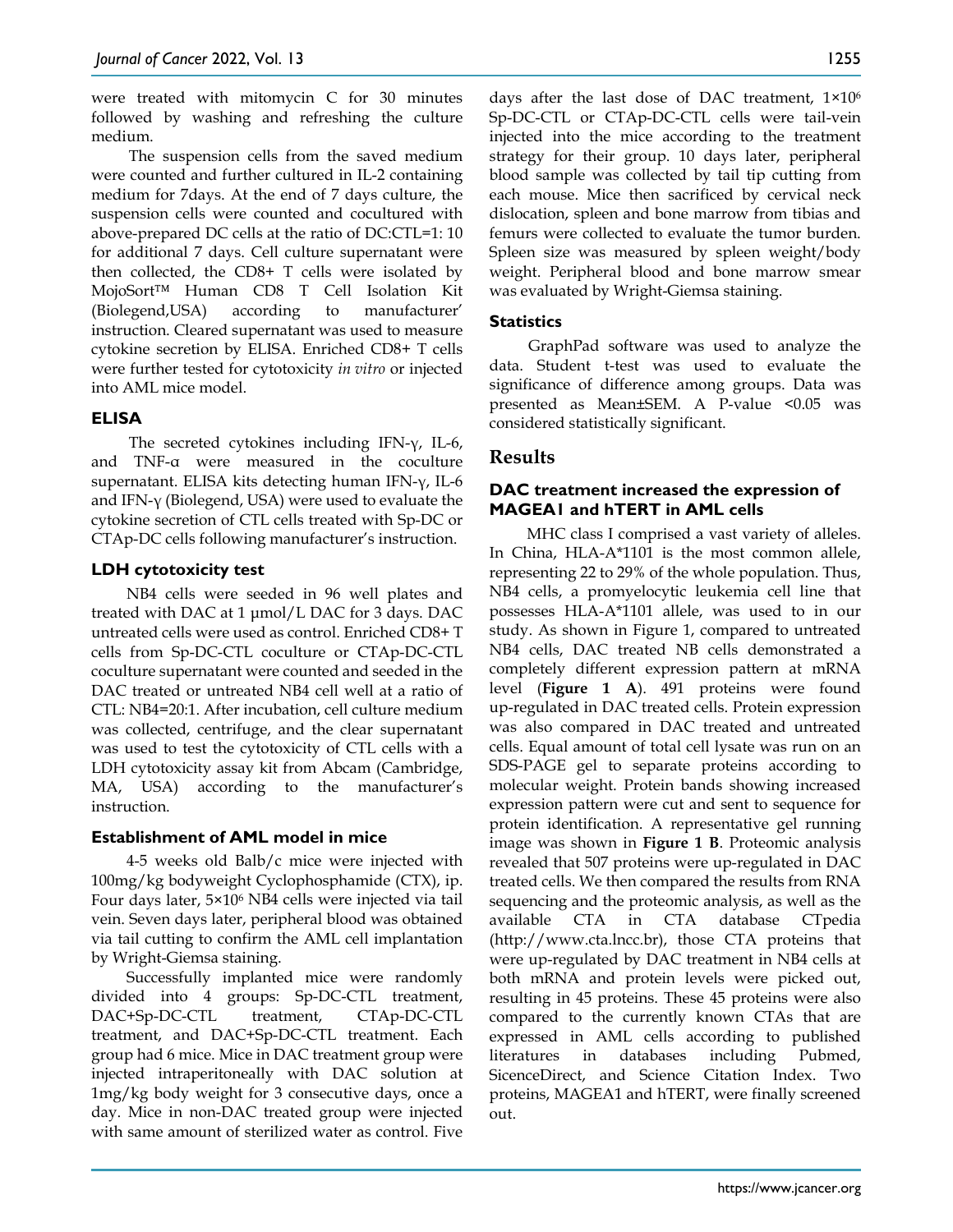

Figure 1. differentially expressed proteins in NB4 cells upon DAC treatment. NB4 cells were treated with or without DAC and the expression profile was analyzed at both mRNA level by RNA sequencing (**A**) and mass spectrometry (**B**). **A** is a heat map showing the expression profile patterns in DAC treated (DAC-NB4) and DAC untreated (NB4) cells. **B** is a representative SDS-PAGE electrophoresis result of proteins harvested from DAC treated and untreated NB4 cells. The gel was stained by Coomassie Blue. **C**. is a schematic figure showing the screening of candidate CTA proteins.



Figure 2. MAGEA1 and hTERT expression was up-regulated upon DAC treatment at mRNA and protein level. A. Quantitative real-time PCR was used to determine the expression level of MAGEA1 and hTERT upon DAC treatment. Each sample was triplicated, and the experiment was performed independently for 3 times. GAPDH was used as internal control. The difference was analyzed by student T-test. \*\*\*: P<0.001**. B.** a representative figure of western blot result for MAGEA1 and hTERT expression upon DAC treatment. GAPDH was used as internal control. The experiment was repeated at least 3 times independently. **C.** statictical analysis result of MAGEA1 and hTERT expression from 3 independent western blots.

# **MAGEA1 and hTERT was increased in DAC treated NB4 cells**

The real time PCR and western blot were used to further confirm the overexpression of MAGEA1 and hTERT in DAC treated AML cells. As shown in Figure 2 A, after being normalized by the expression of GAPDH, MAGEA1 expression and hTERT expression were hugely elevated in DAC treated cells (**Figure 2**  **A**). Similar result was also obtained at protein level by western blot (**Figure 2 B, Figure 2 C**).

## **Screening of MHC high-affinity, high presenting potency antigen peptides**

Multiple database and software were used to screen for antigen peptides of MAGEA1 and hTERT that possess high affinity to MHC and high potency of antigen presenting. First, NetMHCpan database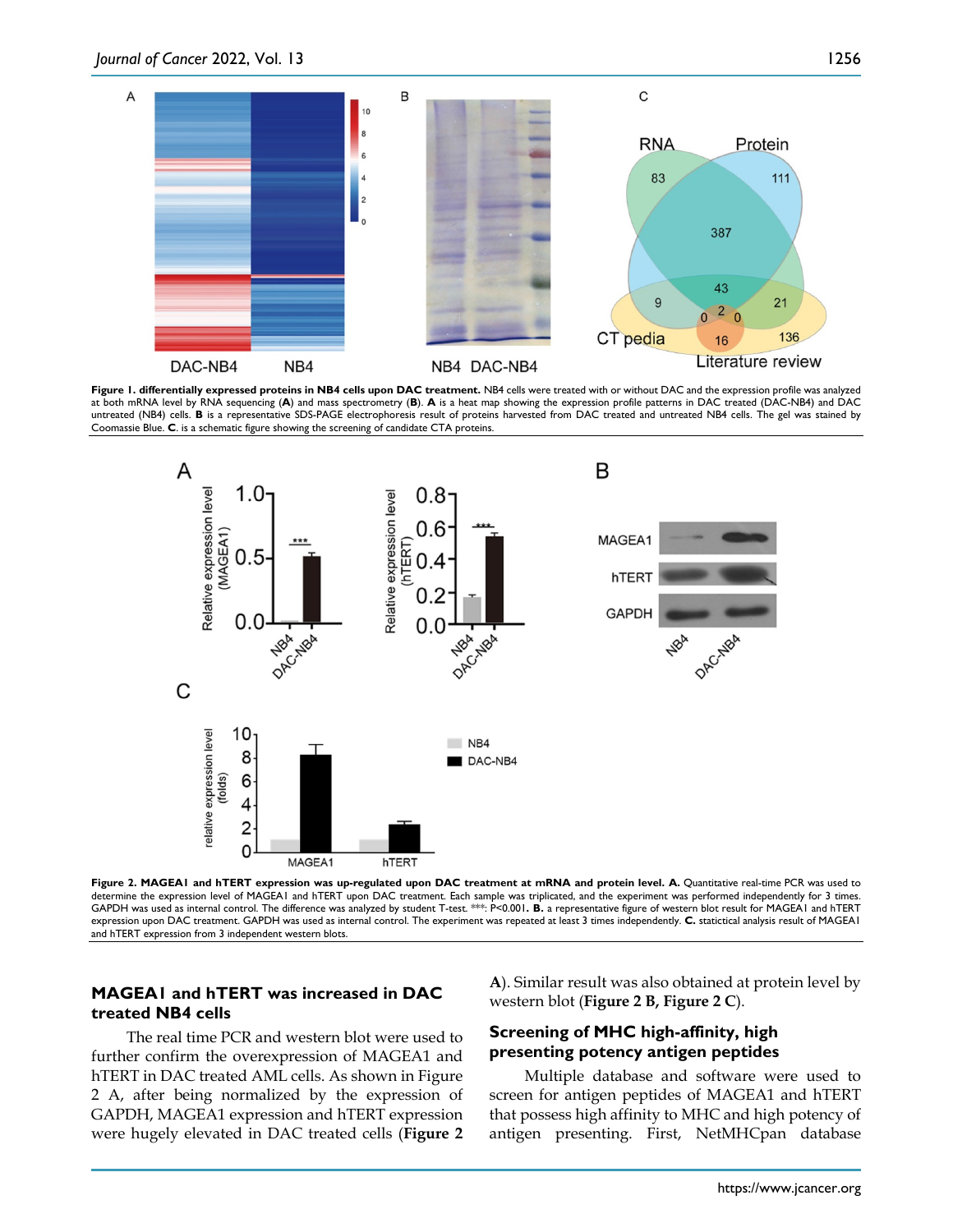(http://www.cbs.dtu.dk/services/NetMHCpan-2.2) was used to predict the MHC-matched, 9-11 mer peptides derived from the DC cell processing of selected CTA, named CTAp. Resulted CTAp was evaluated by the NetMHCpan database for its MHC affinity. EPIP (epitope presentation integrated prediction) software was used to evaluate the potency of each CTAp to be presented by DC. Four peptides for each CTA (MAGEA1 and hTERT) were selected for further investigation. The sequence of each selected peptide was listed in **Table 1**.

#### **Cytotoxic T lymphocytes were activated by peptide pulsed DC cells** *in vitro*

Selected peptides were synthesized and mixed at equal amount, labeled as CTAp. A peptide with random scrambled sequence was used as a negative control, labeled as Sp. Human DC cells and CTL cells were isolated from peripheral blood drawn from a healthy volunteer. Five days after isolation and culture, DC cells were pulsed with CTAp in addition to TNFα. Same amount of Sp peptide was used as control. After 48 days of pulsing of DC cells by the CTAp or Sp peptides, DC cells were co-cultured with CTL cells for 7 days. At the end of 7 days of co-culture, cytokines including IFN-γ, IL-6, and TNF-α were measured in the supernatant. As shown in **Figure 3**, secretion of cytokines was dramatically increased in the co-culture of CTAp pulsed DC-CTLs compared to co-culture of Sp peptides pulsed DC-CTL, suggesting the enhanced activation of CTL cells.

We tested the cytotoxicity of CTAp -DC-CTL cells. T cells in the DC-CTL co-culture were enriched by CD8+ magnetic beads, and then cocultured with DAC treated or untreated NB4 cells. Specific NB4 cell lysis was measured by LDH release. As shown in **Figure 4**, Sp-DC-CTL did not increase cells lysis in DAC treated NB4 cells compared to that in DAC untreated NB4 cells. CTAp-DC-CTL treatment only slightly, if not at all, increase the cell lysis compared to Sp-DC-CTL in DAC untreated cells, possibly due to the low expression of MAGEA1 and hTERT without DAC treatment. However, when CTAp-DC-CTL was used to coculture with DAC treated NB4 cells, NB4 cell lysis was dramatically compared to all other tested treatments, suggesting that CTAg-DC-CTL were more potent with respect to cytotoxicity.



**Figure 3. cytokine secretion by CTL upon peptide pulsed DC stimulation.** CTL cells were cocultured with indicated peptide pulse DC cells, and the secreted cytokines by CTL cells were measured by ELISA. **A**. IFN-γ; **B**, IL-6; **C**. TNF-α. The result was analyzed with student T-test. \*\*\*: P<0.001. Sp-DC-CTL: CTL cells cocultured with Sp peptide pulsed DC cells, CTAp-DC-CTL: CTL cells cocultured with CTA peptide mixture pulsed DC cells.



**Figure 4. cytotoxicity of CTL cells was enhanced by coculture with CTAa-DC cells.** Cytotoxicity of CTL cells was measured by LDH release assay kit. Each sample was triplicated, and the result was repeated at least 3 times. The result was analyzed with Student T-test. \*\*\*: P<0.001.

|  |  | Table 1. selected peptides for MAGEA1 and hTERT after various bioinformatic analysis. |  |
|--|--|---------------------------------------------------------------------------------------|--|
|--|--|---------------------------------------------------------------------------------------|--|

|            | CTA ID                   | HLA allele    | CTA sequence      | Antigen presentation potency | Binding affinity |
|------------|--------------------------|---------------|-------------------|------------------------------|------------------|
| NB4-MAGEA1 |                          |               |                   |                              |                  |
|            | MAGEA1_NP_004979.3_9_95  | $HI.A-A11:01$ | <b>SLERAVITK</b>  | 0.8021                       | 13               |
|            | MAGEA1 NP 004979.3 9 65  | HLA-A11:01    | <b>TTINFTROR</b>  | 0.7029                       | 65.3             |
|            | MAGEA1 NP 004979.3 10 95 | $HI.A-A11:01$ | <b>SLFRAVITKK</b> | 0.5501                       | 29.9             |
|            | MAGEA1 NP 004979.3 9 269 | $HI.A-A11:01$ | <b>ALAETSYVK</b>  | 0.6085                       | 38.3             |
| NB4-hTERT  |                          |               |                   |                              |                  |
|            | hTERT BAC11010.1 9 976   | $HI.A-A11:01$ | ASLCYSILK         | 0.8747                       | 5.8              |
|            | hTERT BAC11010.1 10 1033 | HLA-A11:01    | <b>RTAOTOLSRK</b> | 0.7134                       | 49.2             |
|            | hTERT BAC11010.1 9 561   | $HI.A-A11:01$ | <b>YVTETTFOK</b>  | 0.7148                       | 45               |
|            | hTERT BAC11010.1 10 226  | $HI.A-A11:01$ | <b>SASRSLPLPK</b> | 0.5624                       | 20.5             |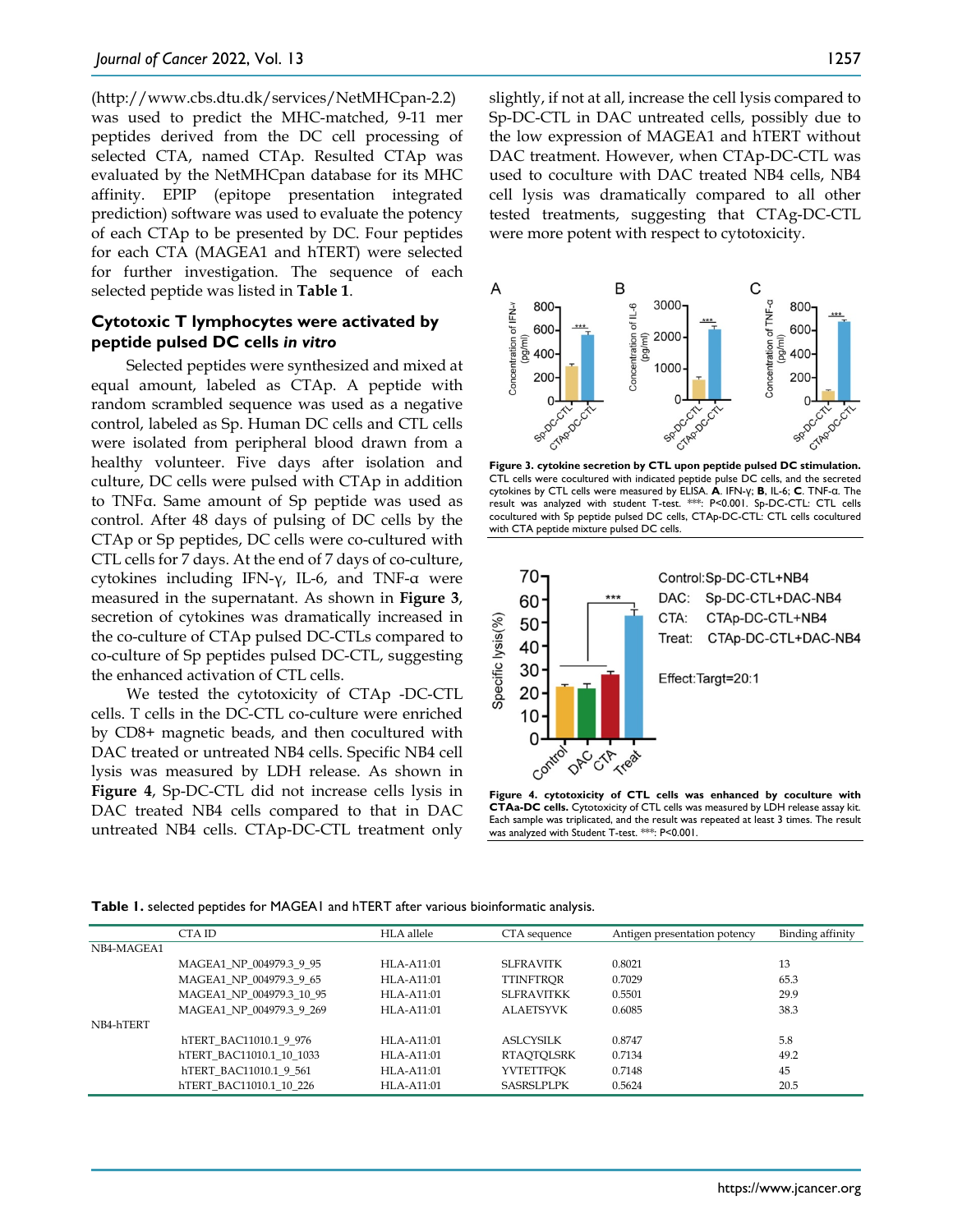





Figure 5. CTAp-DC-CTL inhibited AML in vivo. DC cell stimulated CTL cells were used to treat DAC treated or untreated mice implanted with AML. After treatment, spleen size, bone marrow of the mice were collected to evaluate the effect of CTAa-DC-CTL+DAC treatment. **A**. spleen size was measured by spleen weight/body weight and the result was analyzed by using student's Test. \*\*:P<0.01. **B.** representative picture of Wright-Giemsa staining of AML cells in bone marrow after indicated treatment.

#### **CTAp-DC-CTL inhibited AML in vivo**

We also tested the effect of CTAp-DC-CTL in an in vivo model. NB4 cells were implanted to Balb/c mice via tail vein injection. After confirmation of successful implantation of NB4 cells by Giemsa staining of peripheral blood smear, mice were divided into 4 groups and were treated with Sp-DC-CTL treatment (Control), Sp-DC-CTL+DAC treatment (DAC), CTAp-DC-CTL treatment (CTAp), and CTAp-DC-CTL+DAC (treatment) treatment, respectively. The result was shown in **Figure 5**. At the end of the treatment, spleen size of each group of mice was measured. As shown in **Figure 5 A**, compared to control treatment, DAC treatment alone, or CTAp treatment alone, combination of DAC treatment and CTAp-DC-CTL treatment reduced the spleen size of the leukemic mice by about 50%. Bone marrow sample from each group of mice were also stained with Wright-Giemsa to check the AML cells, and the result was shown in **Figure 5 B**. Similarly, CTAp-DC-CTL combined with DAC treatment greatly reduced the number of AML cells in bone marrow compared to control treatment, DAC treatment, or CTAp-DC-CTL treatment, suggesting the great enhancement of the potency of the immunotherapy.

#### **Discussion**

In the present study, we found that DAC treatment could increase the expression of MAGEA1 and hTERT, two CTA proteins, in a AML cell line, NB4. Antigen peptides with MHC high-affinity and high antigen presenting potency derived from these two proteins were screened out by bioinformatic approaches. By coculturing with the CTAp-pulsed DC cells, CTL cells activity and cytotoxicity were greatly enhanced *in vitro* and *in vivo*.

CTAs are promising as good candidates for cancer immunotherapy targets due to its very restricted expression pattern in normal tissues, which is very low expression or no expression except only in adult testis and in placenta but expressed in various tumor cells. As a member of the MAGE-A antigens, the best characterized CTA gene family, MAGEA1 is strictly tumor-specific and is detected in various solid tumors [24]. MAGEA 3/A6 was also found up-regulated in AML cells from DAC treated AML patients [25]. In our study, NB4 cell line, instead of AML patient samples were used to screen CTAs, that may explain why MAGEA1, instead of MAGEA3/A6, was detected. As a tumor associated antigens (TAAs), hTERT has also been found frequently expressed in AML cells as well [26]. However, the cytotoxicity of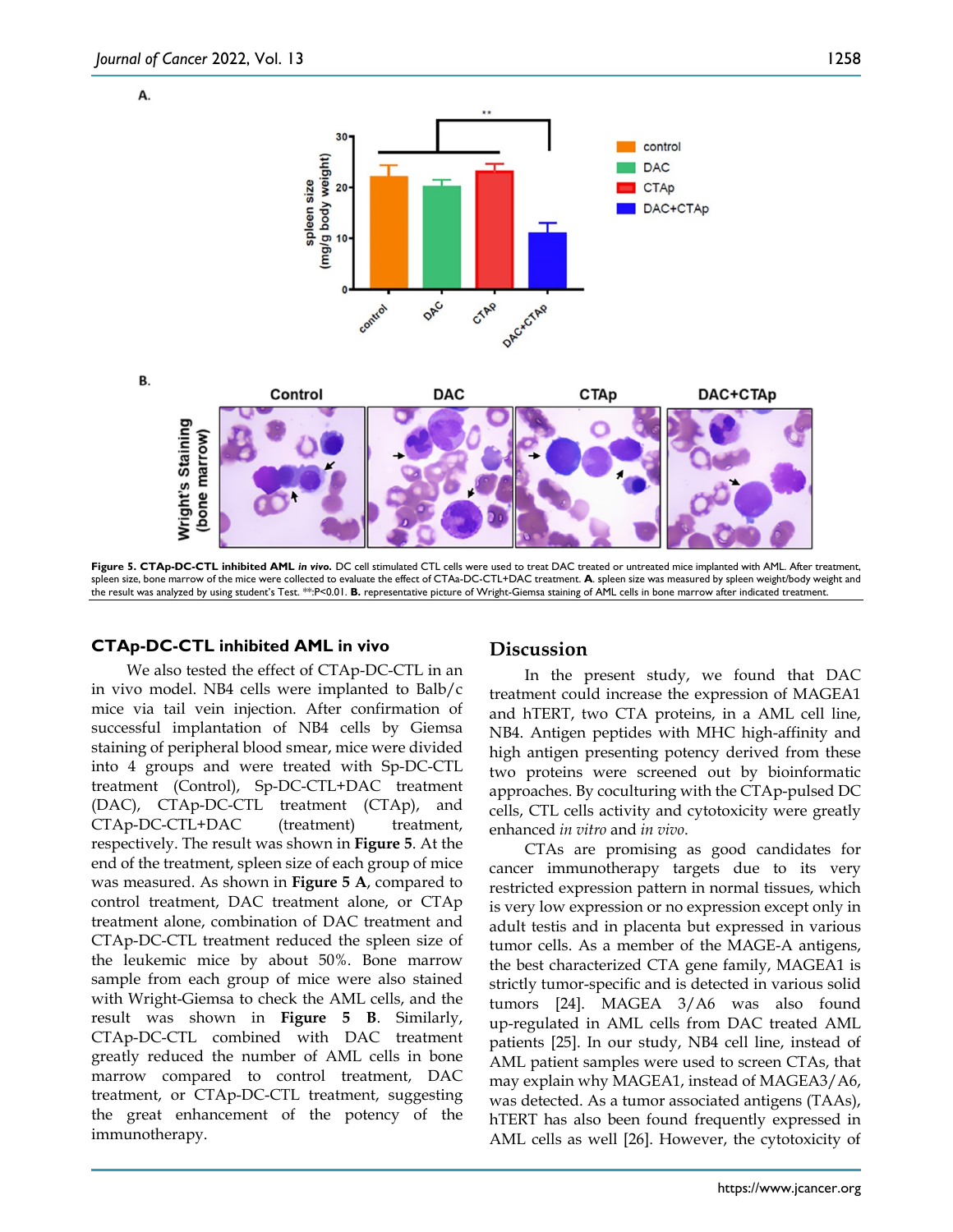CTL to target cells depends on the effective recognition of pMHC complex. The downregulation of MHC expression and the lack of efficient antigen on tumor cells lead to the insufficiency of effective T cell activation, which is one of the important escaping mechanisms of tumor cells from immunotherapy. Hypomethylating agent treatment, including DAC treatment, is a standard care for AML patient [25]. It has been reported that DAC treatment could induce the expression of CTAs and MHC in AML cells, but not in normal tissues [14, 15, 16]. Thus, immunotherapy based on the DAC induced CTAs combined with DAC treatment could be a promising therapeutic strategy for AML patients. It could not only increase the targeting efficiency, but also inhibit the off-target effects. The latter topic should be investigated and confirmed, and it is under investigation in our lab.

In addition to the specificity of antigens proteins, one should keep in mind that MHC compatibility will also affect the efficiency of DC-CTL therapies. In our study, we selected NB4 cells, which express the HLA-A\*1101 allele of MHC class I, the most common allele of MHC class I in China, to screen DAC treatment specific CTA, therefore the resulted CTAs should be more compatible to AML patients with HLA-A\*1101 allele. This additional step may improve the potency of DC-CTL therapy by better binding of CTL to target cells.

Furthermore, antigen presentation by DC cells is also a key step that determines the efficiency of DC-CTL therapy's efficiency. The affinity of antigen peptide to MHC and the potency to be presented by DC cells are the prerequisite for successful antigen presentation. In our study, we deployed bioinformatic approaches to predict the binding affinity of peptides to MHC, and to evaluate the antigen epitope presentation potency, trying to find the most efficient CTA peptides for DC-CTL therapy. These bioinformatic analysis approaches could hugely improve the efficiency of antigen peptide finding.

Lastly, most current DC-CTL therapeutic strategies utilized unclarified mixture, such as AML cell lysate, which leads to the uncertainty of the effective targets, insufficiency of activated CTL cells, therefore instability of the treatment effects. In our study, purified antigen peptides were used in our study instead of crude lysate of tumor cells, which is one step further to achieve the certainty and the stability of DC-CTL immunotherapies.

However, based on the strategy we applied to investigate the potency of peptides, our study could not avoid certain limitations. One of such limitations was that we pooled all 4 different peptides to test their DC-CTL activation potency. Unavoidably, we could not find out the best peptide for each protein, which may limit the potency of the peptide stimulation and may introduce more off-target effect than single peptide. Our next step is to test the peptide potency individually to optimize the potency of the CTAp for DC-CTL immunotherapy.

# **Abbreviations**

DC-CTL: dendritic Cell- Cytotoxic T Lymphocytes; AML: acute myeloid leukemia; DAC: decitabine; DNMT: DNA methyltransferases; CTA: cancer testis antigen; CTX: cyclophosphamide; MAGEA1: melanoma-associated antigen 1; hTERT: human telomerase reverse transcriptase; TAA: tumor associated antigens; TNF-α: tumor necrosis factor α; IFN-γ: interferon γ; CTX: cyclophosphamide.

# **Acknowledgements**

This work was supported by:

Chinese National Major Project for New Drug Innovation (2019ZX09201002003). National Natural Science Foundation of China (82030076, 82070161, 81970151, 81670162 and 81870134). Shenzhen Science and Technology Foundation (JCYJ 20190808123 005569, JCYJ20200109113810154). Shenzhen Key Laboratory Foundation (ZDSYS20200811143757022). Sanming Project of Medicine in Shenzhen (SZSM202111004).

#### **Author Contributions**

G.Z., W.Z. and G.J. carried out the study. G.Z and L.Y. contributed to the manuscript drafting, and G.Z., G.J. W.Z., C.Y., L.Y., J.Z., W.Z., C.Y. contributed to the data analysis. G.Z and L.Y. supervised the project conduction.

# **Competing Interests**

The authors have declared that no competing interest exists.

## **References**

- 1. Lagunas-Rangel FA, Chávez-Valencia V, Gómez-Guijosa MÁ, Cortes-Penagos Acute Myeloid Leukemia-Genetic Alterations and Their Clinical Prognosis. Int J Hematol Oncol Stem Cell Res. 2017; 11(4): 328-339.
- 2. Lucioni C, Finelli C, Mazzi S, Oliva EN. Costs and quality of life in patients with myelodysplastic syndromes. *Am J Blood Res*. 2013; 3(3): 246-259.
- 3. Zeidan AM, Mahmoud D, Kucmin-Bemelmans IT, Alleman CJ, Hensen M, Skikne B, et al. Economic burden associated with acute myeloid leukemia treatment. Expert Rev Hematol. 2016; 9(1): 79-89.
- 4. Feliciano SVM, Santos MO, Pombo-de-Oliveira MS, de Aquino JAP, de Aquino TA, Arregi MMU, et al. Incidence and mortality of myeloid malignancies in children, adolescents and Young adults in Brazil: A population-based study. Cancer Epidemiol. 2019; 62: 101583. doi:10.1016/j.canep.2019.101583
- 5. He Y, Zhang W, Chen N, Wang W, He J, Han Z, et al. HLA-A, -B and -DRB1 allele and haplotype frequencies of 8333 Chinese Han from the Zhejiang province, China. Int J Immunogenet. 2016; 43(2): 86-95. doi:10.1111/iji.12254
- 6. Yang G, Deng YJ, Hu SN, Wu DY, Li SB, Zhu J, et al. HLA-A, -B, and -DRB1 polymorphism defined by sequence-based typing of the Han population in Northern China. Tissue Antigens.2006; 67(2): 146-52. doi: 10.1111/j.1399-0039
- 7. Boegel S, Löwer M, Bukur T, Sahin U, Castle JC. A catalog of HLA type, HLA expression, and neo-epitope candidates in human cancer cell lines. Oncoimmunology. 2014; 3(8): e954893. doi:10.4161/21624011